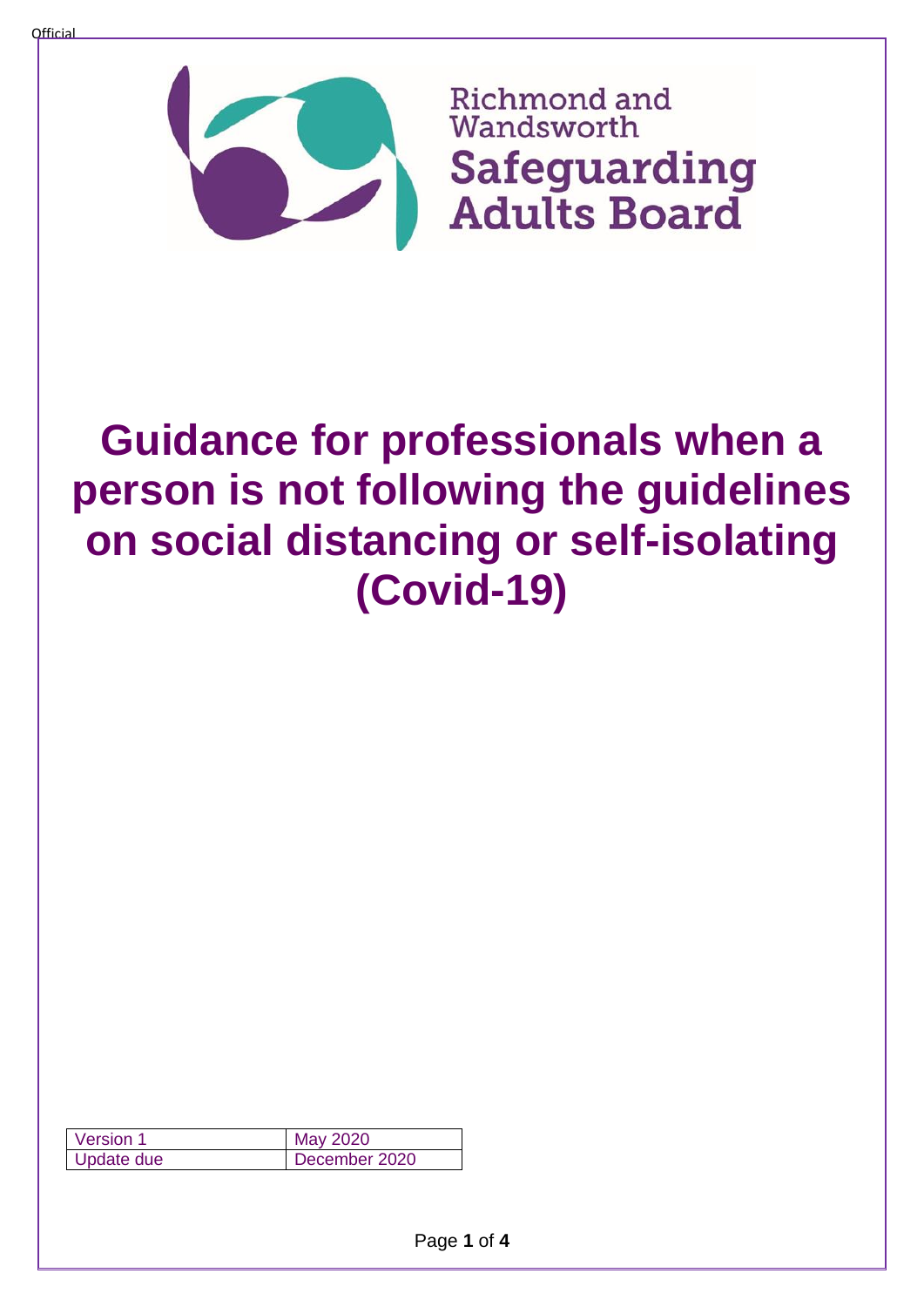## **1. Introduction**

- 1.1. This guidance offers advice to professionals when people with care and support needs continue to go into the community and fail to respond to the government's guidance about [social distancing](https://www.gov.uk/government/publications/staying-alert-and-safe-social-distancing/staying-alert-and-safe-social-distancing) and/or [shielding](https://www.gov.uk/government/publications/guidance-on-shielding-and-protecting-extremely-vulnerable-persons-from-covid-19/guidance-on-shielding-and-protecting-extremely-vulnerable-persons-from-covid-19) during the Coronavirus (Covid-19) pandemic.
- 1.2. It should be read in conjunction with the requirements of the [Mental Capacity Act,](http://www.legislation.gov.uk/ukpga/2005/9/contents) the [European Convention of Human Rights](https://www.echr.coe.int/Documents/Convention_ENG.pdf) and the [Emergency MCA DoLS Guidance in](https://assets.publishing.service.gov.uk/government/uploads/system/uploads/attachment_data/file/878910/Emergency_MCA_DoLS_Guidance_COVID19.pdf)  [COVID19,](https://assets.publishing.service.gov.uk/government/uploads/system/uploads/attachment_data/file/878910/Emergency_MCA_DoLS_Guidance_COVID19.pdf) as well as any agency-specific guidance.
- 1.3. The safety of the community and of staff must always be a key priority in determining the action to be taken.

## **2. Person is suspected to lack capacity**

- 2.1. The person may not be complying with the requirements because they may not understand what they should do, due to confusion, a mental health condition or learning difficulty. The [Mental Capacity Act guidance note COVID-19](https://1f2ca7mxjow42e65q49871m1-wpengine.netdna-ssl.com/wp-content/uploads/2020/03/Mental-Capacity-Guidance-Note-COVID-19-capacity-and-social-distancing-31-March-2020.pdf) produced by 33 Essex Chambers is a valuable resource. Note that duties and responsibilities under the Mental Capacity Act are unchanged by the [Coronavirus Act.](http://www.legislation.gov.uk/ukpga/2020/7/contents/enacted/data.htm)
- 2.2. Assess the persons *Mental Capacity* as best you can, while maintaining appropriate social distancing. This may be in person or undertaken remotely using video calls. The mental capacity assessment should establish if the person has the mental capacity to make a decision about whether to go out into the community. This includes whether the person understands the government's guidance on social distancing and self-isolating, and the consequences of not following these, i.e. potential police action, the risks to themselves and others.
- 2.3. If you determine that the person lacks capacity to make the decisions about social isolating, consider the following *risk* factors:
	- What are the risks to the person from their current behaviour? Including how frequently they are going out, where are they going, what is their purpose in going out?
	- What are the risks to other people from the person's behaviour? Including who they are likely to come into contact with? Are they tactile and sociable or do they avoid interactions with others? What are the risks associated with the outings beyond the coronavirus implications?
	- What strengths are there in the person's network or environment which could support them? Are there family who could help them to self-isolate or accompany them into the community, care provision that could support them to remain at home or accompany them into the community, any interests they could be encouraged to pursue at home?
	- What mitigating actions could be taken to reduce the risks using the strengths identified above or other options? Consider if additional support, assistive technology, voluntary or community support, respite care or a police visit might help to mitigate the risks
- 2.4. Make a *Best Interest decision* on the least restrictive option to keep the person safe. This should be recorded in your agencies' usual format. In arriving at the best interest decision consider convening a multi-agency meeting. The views of the person and their family should be taken into account and documented. Some key professionals include the person's GP, District Nurse, Social Worker, care provider, housing provider, police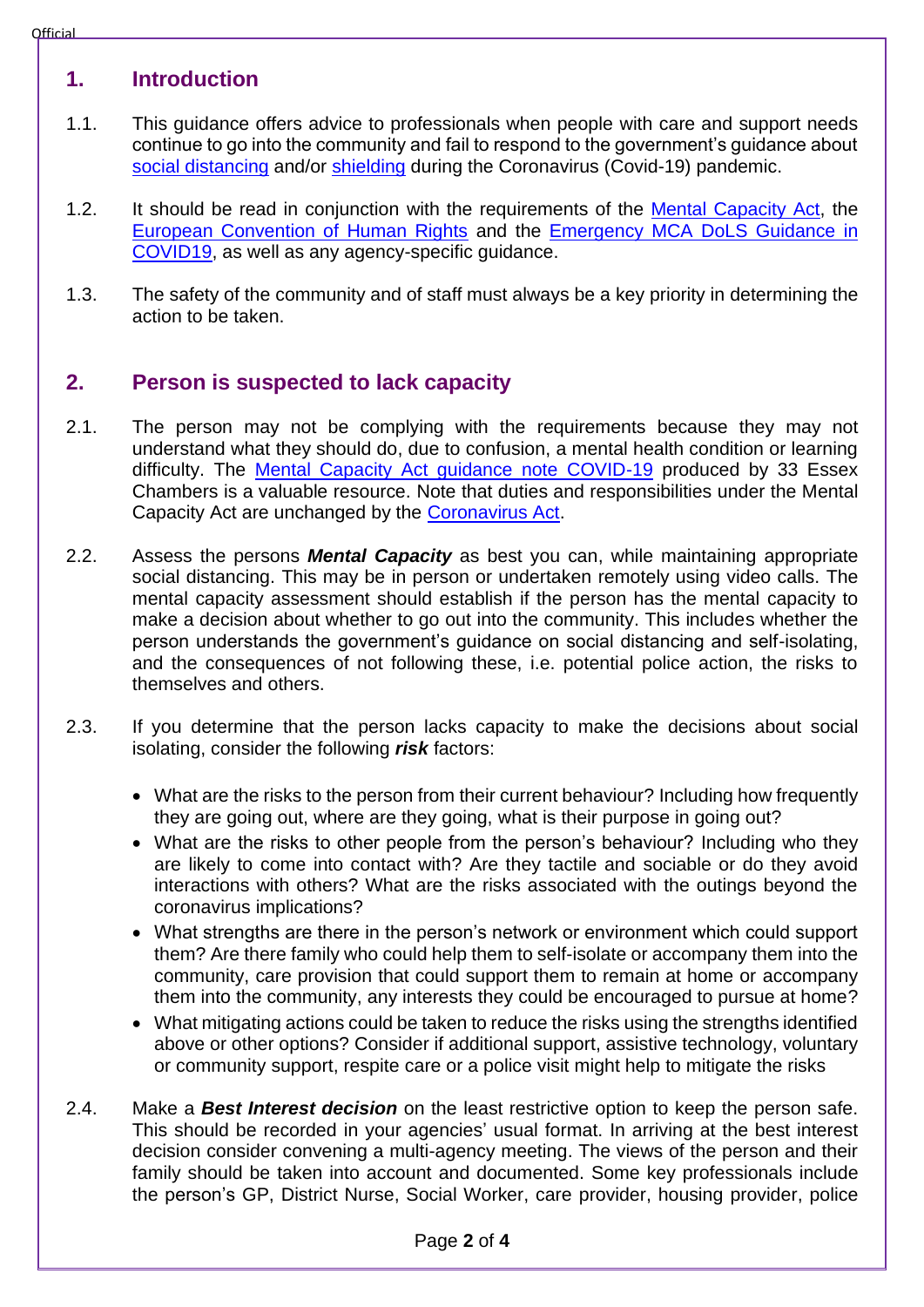and Public Health and they should be included in the multi-agency meeting where possible.

- 2.5. Any changes to a person's care plan MUST be made on the basis of the Best Interests assessment, and the reasons for the decision carefully explained.
- 2.6. Occasionally, the measures needed to protect the person or others could be extremely restrictive, for example the use of medication where none was used before, increased dosages in existing medication, actual restraint, locking someone in their room/house, moving the person temporarily to a residential care setting. In these circumstances an application for a *Deprivation of Liberty Safeguard* (DoLS) should be made if the person is in a care home or hospital. If the person is at home, an application would need to be made to the Court of Protection for a *Deprivation of Liberty Order*.

## **3. Person has capacity**

- 3.1. If you have presumed Mental Capacity or your Mental Capacity Assessment concludes the person has capacity to make the decision about social distancing and self-isolating, or there is a presumption of mental capacity to make the decisions about social isolating, consider the risk factors:
	- What are the risks to the person from their current behaviour? Including how frequently they are going out, where are they going, what is their purpose in going out?
	- What are the risks to other people from the person's behaviour? Including who they are likely to come into contact with?
	- Do they have any symptoms? Are they in the shielded or vulnerable category?
	- What strengths are there in the person's network or environment which could support them? Are there family who could help, care provision that could support them to remain at home, any interests they could be encouraged to pursue at home?
	- What mitigating actions could be taken to reduce the risks using the strengths identified above or other options? Is there someone they trust who might be able to persuade them to change their behaviour?
- 3.2. Attempts should be made to persuade the person to change their behaviour by providing information about the risk and possible consequences of continuing to flout the requirements.
- 3.3. If the risks to the person or others are high (e.g. person has symptoms, the person is frightening others by coughing or spitting at them), consider convening a professionals meeting to share risks and ideas on how these can be mitigated. A visit from the police to have a discussion with the person may help change the behaviour.
- 3.4. If the risks are high and behaviour does not change advise the Public Health Officer and the police, for their consideration of invoking their powers under the Coronavirus Act 2020